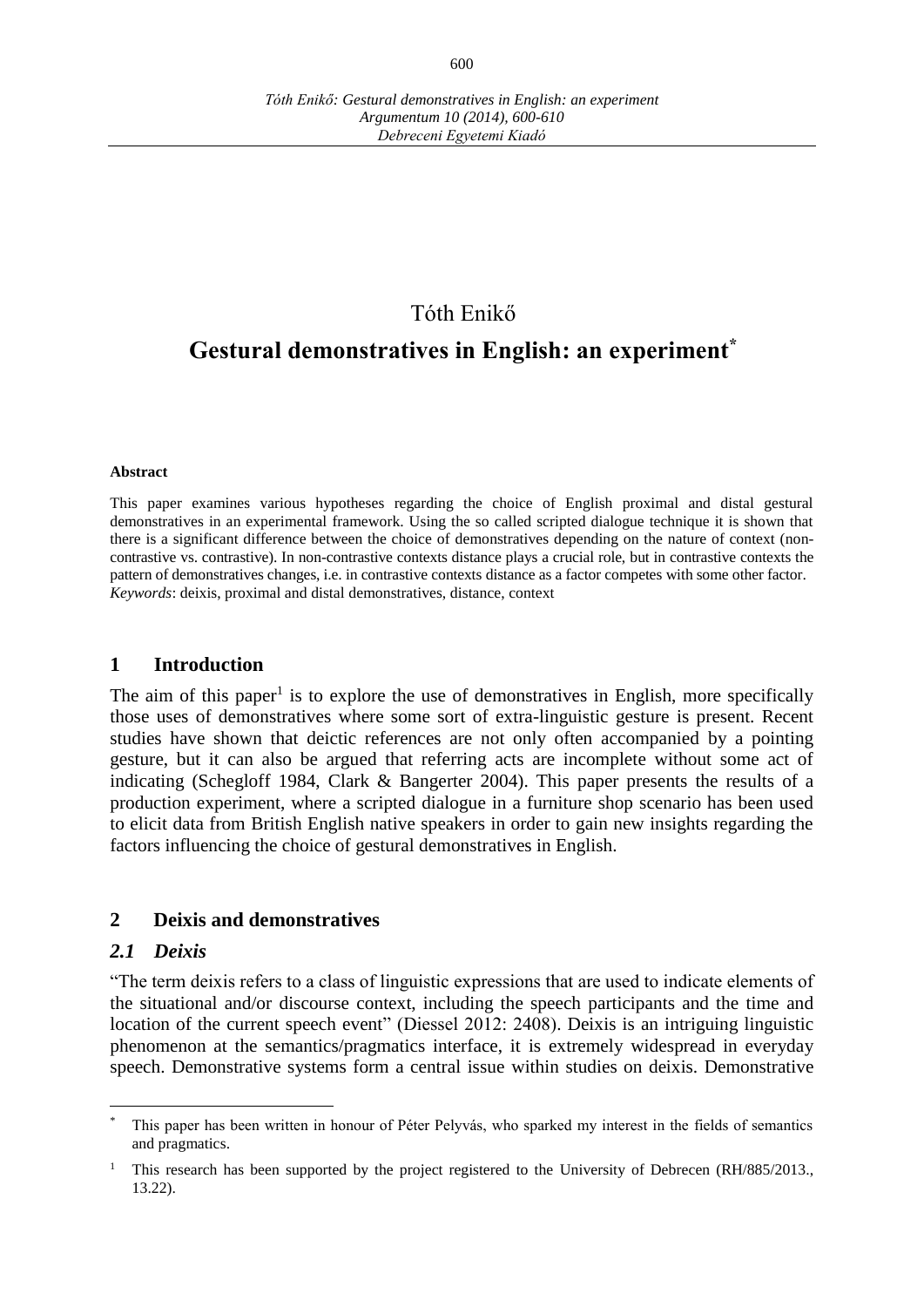601

noun phrases appear very early in the course of language acquisition and it is reasonable to assume that demonstratives may have emerged very early in the evolution of human language (Diessel 2012, 2013).

Demonstratives are true language universals, they can be found across all languages. In English *this, these* are called proximals, whereas *that, those* are labelled as distals. The terms themselves are based on the traditional view, namely, proximals tend to refer to things that are relatively close in space, while distals refer to things that are not so close, depending on the speaker's point of view (Fillmore 1971/1997, O'Keeffe et al. 2011). Recently the traditional view has been challenged by various authors and it has been argued that the traditional analysis of demonstratives is not always adequate to characterize the meaning and use of demonstratives (see Enfield 2003, Levinson 2004, Piwek et al. 2008, Sidnell 2009). It has also been assumed that other factors may play an essential role in the choice of demonstratives. For instance, Piwek et al.'s (2008) work on Dutch proposed accessibility as a basic factor influencing the choice of demonstratives. The experiment to be presented here tested the role of three factors in the choice of English gestural demonstratives: distance, accessibility and contrastiveness in linguistic contexts.

## *2.2 Different types of demonstratives*

The term 'demonstrative' may refer to a noun phrase containing a demonstrative (*this/that/these/those*) functioning as a determiner (e.g. *this book*) or to a pronoun constituting a full NP. I will follow Levinson's (2004) and O'Keeffe et al.'s (2011) taxonomy of different uses of demonstratives, hence deictic and non-deictic uses of demonstratives will be differentiated. In the case of deictic uses the demonstrative refers directly to the extralinguistic physical context, and the meaning of the demonstrative can be derived only through some contextual clues. The deictic usage of *that* is illustrated by the following example:

```
(1) That just threw an acorn at me. (Chung, 2011: 2)
```
When uttering (1) the speaker is referring to a squirrel on a nearby tree, the utterance is accompanied by a pointing gesture, which indicates that the speaker is referring to an entity that is available in the physical context.

If a demonstrative does not refer directly to the extra-linguistic context, its use is labelled as non-deictic. The non-deictic use of *that* is illustrated by (2); here the demonstrative refers to an NP in the previous sentence. It is an example of discourse anaphora:

(2) The cowboy entered. *This man* was not someone to mess with. (Levinson 2004: 108)

Within deictic cases, a further distinction can be made between gestural and symbolic uses (see Levinson 2004, Piwek et al. 2008, O'Keeffe et al. 2011). Gestural demonstratives are accompanied by a gesture,<sup>2</sup> while symbolic demonstratives are not. Compare (3), where in order to interpret *this city* the addressee does not need an accompanying gesture, with (1) above.

(3) I enjoy living in *this city*.

 $\overline{a}$ 

<sup>2</sup> The term 'gesture' is used here to cover not only pointing gestures, but changes in gaze direction or body posture, too.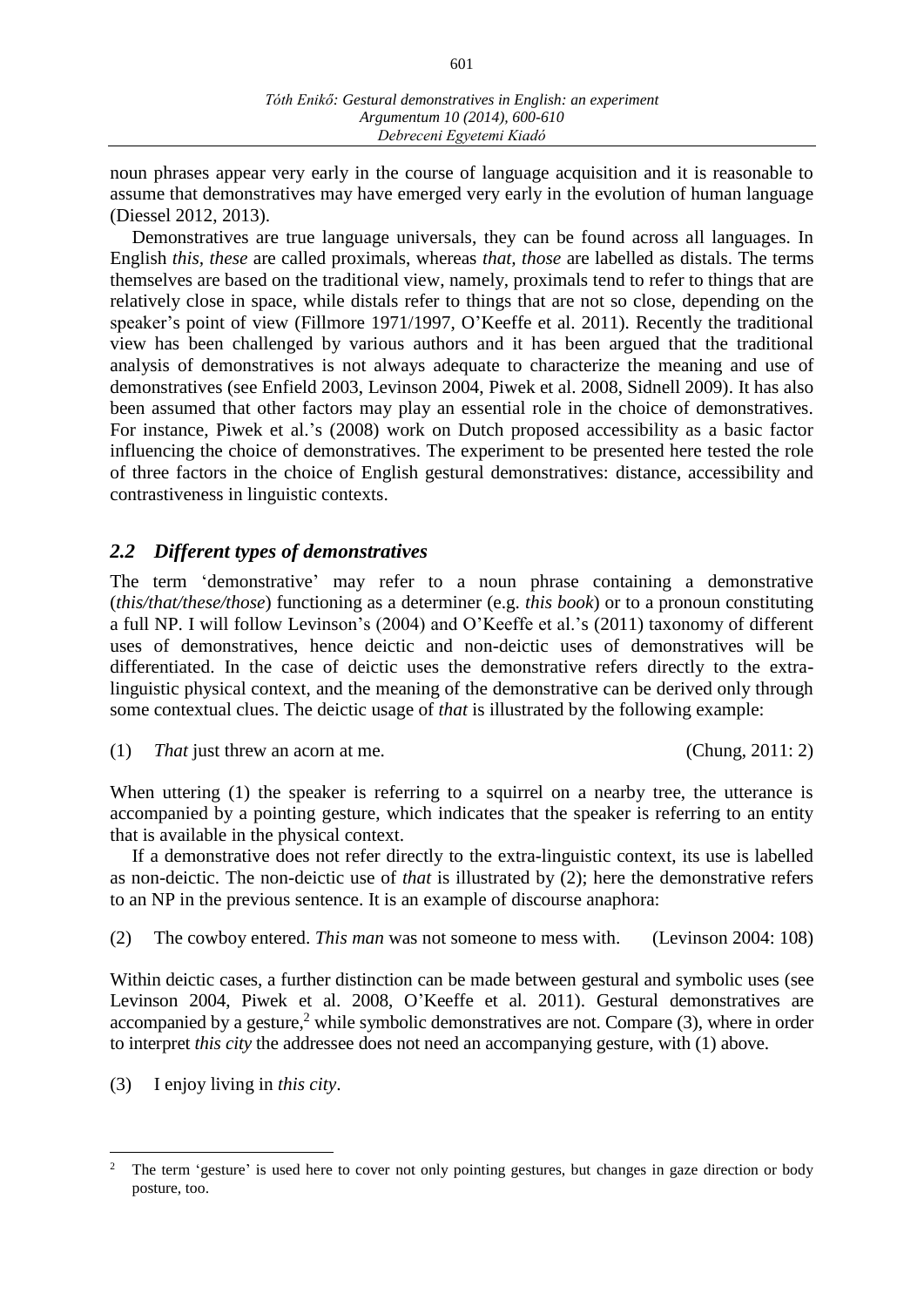Gestural demonstratives may be treated as prototypical cases of demonstratives (Lyons 1977, Schegloff 1984, Clark & Bangerter 2004), and accordingly, gesturals are in the scope of the following analysis. Levinson (2004) divides gestural uses into two subcategories, differentiating contrastive and non-contrastive uses. While (1) above is non-contrastive, (4) is contrastive:

(4) I broke *this tooth* first and then *that one* next. (Levinson 2004: 108)

In order to explore the various factors that might influence the choice of gestural demonstratives in English I carried out the experiment described below.

#### **3 The experiment**

#### *3.1 Overview*

 $\overline{a}$ 

As mentioned earlier, traditional studies of deixis often explain the use of demonstratives in terms of relative distance from the speaker. The goal of the present experiment was to revisit the traditional view and to test the assumption that other cognitive factors may also play an essential role in the choice of gestural demonstratives. As a starting point the following view of communication was considered. In order to communicate, speaker and hearer must realize that their partner views the situation from a different perspective. Hence, throughout the communicative process the perspective of the other person must be constantly adopted (see Clark & Bangerter 2004, Diessel 2006). Speakers may try to refer to a given object, and pointing serves as a means to help the addressee locate the referent, but a successful referring act requires a joint focus of attention from the speaker and addressee. As Clark & Bangerter (2004) remark, a crucial feature of indicating, which includes pointing, is that "speakers get their addressees to *focus attention* on individual objects" (Clark & Bangerter 2004: 42).

Based on these background assumptions and adopting Luz and van der Sluis's (2011) experimental methodology, a production study was carried out.<sup>3</sup> In neutral, i.e. noncontrastive contexts the role of two factors – distance and accessibility – was explored. In order to investigate the use of contrastive and non-contrastive gestural demonstratives (see Levinson 2004), the use of demonstratives in contrastive and neutral contexts was compared. The relevant notions will be defined as follows.

Distance as a factor is usually left unspecified in the relevant literature. However, in order to be able to test distance as a factor in a more exact manner I wanted to provide at least a working definition of distance. Relying on Kemmerer's (1999) findings and Wilkins et al.'s (2007) guidelines it can be stated that in a communicative setting, where a joint focus of attention is established, *near* space is more or less within arm's reach and *far* space expands outward from that boundary.<sup>4</sup> Hence, entities located within the boundaries of the oval in Figure 1 were considered to be close to the speaker.

With respect to the second factor, Kahneman (2003) notes that there is no unique theoretical account of accessibility. A number of authors have analysed the role of accessibility in discourse, see for instance Ariel (2001), but the scope of the term has not been

<sup>3</sup> In the study described here perception issues were not considered.

<sup>4</sup> Coventry et al. (2008) showed that near space is extendable when a tool (a 70 cm stick) is used to point at objects to be named.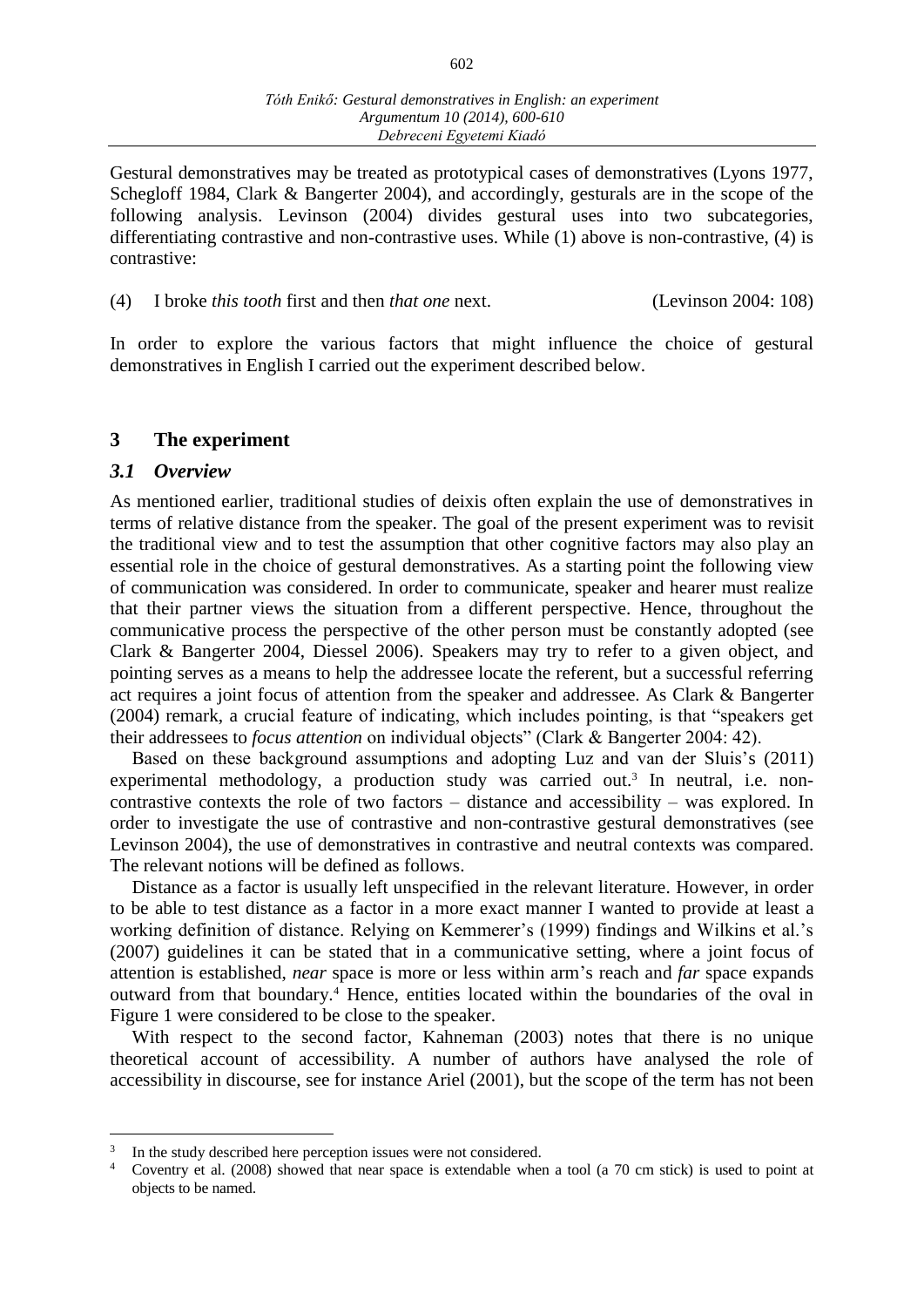603

extended to physical contexts of communication. For that reason accessibility as a working notion will be defined as follows:



*Figure 1: Entities located close to the speaker in the furniture shop scenario*

#### Accessibility:

an entity is associated with *low accessibility* if, according to the speaker's assessment, the addressee is invited to consider it to be new or unexpected, i.e. an effort is required on the part of the addressee to identify the referent;

an entity is associated with *high accessibility* if it is already known to the addressee, i.e. it is in the focus of joint attention of the speaker and the addressee.

The last factor, contrastiveness, is defined with the following components:

Contrastiveness in:

- physical context: no conditions;
- linguistic context: contrastiveness is explicitly indicated linguistically, for instance by choosing a lexical item with a contrastive sense, such as *prefer*, or a coordinating conjunction with a contrastive sense, e.g. *but*, or a sentence containing a focus or a contrastive topic;
- epistemic context: the entities contrasted are highly accessible and they compete to be highlighted by the speaker;
- social context: not relevant.

Contexts satisfying these conditions will be labelled as *contrastive*, while contexts that do not satisfy the definition above are treated as *neutral*. Thus, (4) above and (5) are contrastive contexts:

(5) Most people seem to prefer *this wallpaper* to *that one*.

Relying on the factors defined above, in neutral contexts two hypotheses were to be tested:

#### Hypothesis 1 (distance):

In neutral (i.e. non-contrastive) contexts gestural proximal demonstratives are selected by speakers to refer to entities that are near to the speaker, while gestural distal demonstratives are preferred by speakers to refer to entities that are further away.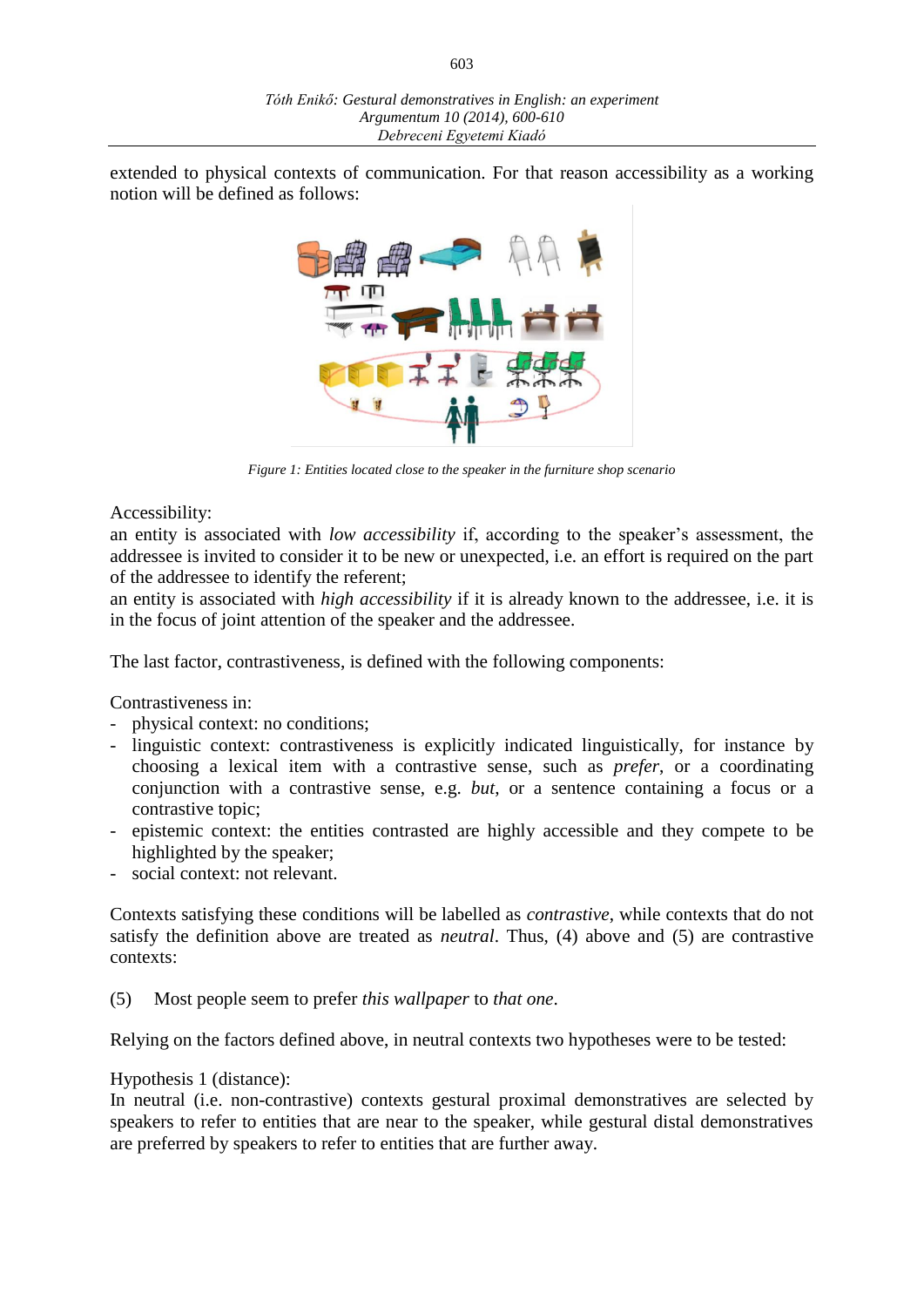604

Hypothesis 2 (accessibility):

In neutral (i.e. non-contrastive) contexts gestural proximal demonstratives are selected by speakers to refer to entities that are associated with low accessibility, while gestural distal demonstratives are selected to refer to entities associated with high accessibility (see Piwek et al. 2008: 710, Strauss 2002: 135).

Turning to contrastive contexts I wanted to examine whether the nature of the context influences the choice of gestural demonstratives or not. In contrastive contexts the referents are highlighted as competing entities. For this reason I expected that in contrastive contexts, when distance is constant (near), the frequency of demonstratives selected will change. Those contexts where the entities talked about are far from the speaker could not be tested by this method, since all factors would trigger the choice of distals.<sup>5</sup> Hence, the third hypothesis concerning the choice of demonstratives in neutral vs. contrastive contexts is the following:

#### Hypothesis 3 (contrastiveness):

The pattern of gestural demonstratives selected is different in neutral and in contrastive contexts.

In order to test these hypotheses I carried out an experiment, which is described below.

## *3.2 Materials and methods*

27 adult native speakers of British English participated in the experiment, their average age was 38. The subjects were selected via snowball sampling, there were 16 male (59 per cent) and 11 female (41 per cent) participants. I adopted Luz & van der Sluis's (2011) experimental method; namely, subjects read a scripted dialogue in a furniture shop setting between the seller (female) and a buyer (male). Their task was to choose between different demonstrative expressions in a multiple choice online test.<sup>6</sup> A screenshot from the test is shown in Figure 2.



*Figure 2: A screenshot from the test*

 $\overline{a}$ 

<sup>&</sup>lt;sup>5</sup> Those cases where one of the entities is near and the other is far cannot be tested in this framework, either. Consider the example below:

*This one* (here) is bigger than *that one* (over there). (Diessel 2012: 2419)

<sup>6</sup> In each case a pointing gesture on the part of the speaker was assumed. This was always explicitly indicated in the text.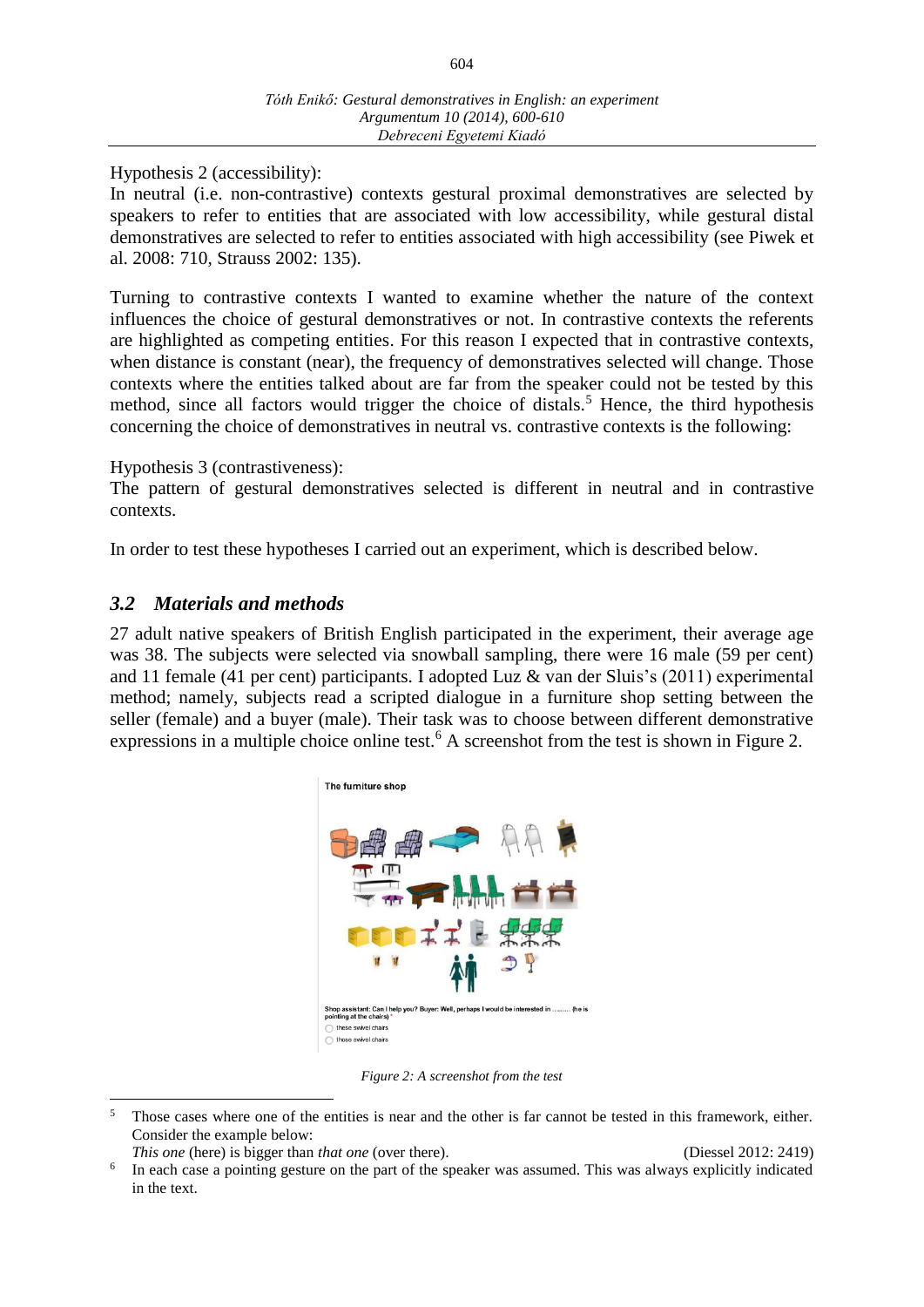The dialogue comprised 18 questions:<sup>7</sup>

- 4-4 questions tested Hypothesis 1 (distance), accessibility was equally distributed: questions 1, 8, 11, 14 and 3, 6, 15, 17
- 4-4 questions tested Hypothesis 2 (accessibility), distance was kept constant: questions 3, 8, 11, 17 and 1, 6, 14, 15
- 4-4 questions tested Hypothesis 3 (contrastiveness), distance: near, accessibility: high): questions 2, 9, 10, 13 and 1, 8, 11, 14
- $\bullet$  6 questions served as fillers: questions 4, 5, 7, 12, 16, 18

The furniture shop scenario contained 31 objects; out of these 5 were distractors. Objects considered to be near and far were equal in number.

## *3.3 Results*

 $\overline{a}$ 

The results of the test and the characteristics of the individual questions are shown in Table 1.

| <b>Question</b> | <b>Characteristics</b>            | <b>Results</b>   |                |
|-----------------|-----------------------------------|------------------|----------------|
| Nr.             |                                   | <b>Proximals</b> | <b>Distals</b> |
| 1               | neutral, near, low accessibility  | 10               | 17             |
| $\overline{2}$  | contrastive, near                 | 9                | 18             |
| 3               | neutral, far, high accessibility  | 11               | 16             |
| 6               | neutral, far, low accessibility   | 3                | 24             |
| 8               | neutral, near, high accessibility | 19               | 8              |
| 9               | contrastive, near                 | 5                | 22             |
| 10              | contrastive, near                 | 17               | 10             |
| 11              | neutral, near, high accessibility | 8                | 19             |
| 13              | contrastive, near                 | 11               | 16             |
| 14              | neutral, near, low accessibility  | 21               | 6              |
| 15              | neutral, far, low accessibility   | 5                | 22             |
| 17              | neutral, far, high accessibility  | $\overline{4}$   | 23             |

*Table 1: Results and characteristics (question numbers are the same as in the test, fillers have been omitted)*

<sup>&</sup>lt;sup>7</sup> The test is available at the link below: https://docs.google.com/forms/d/1SwjvrVVUG4\_WlP1pqoAOVKGCuS3-QKaQ4ZK603iHhEo/viewform?usp=send\_form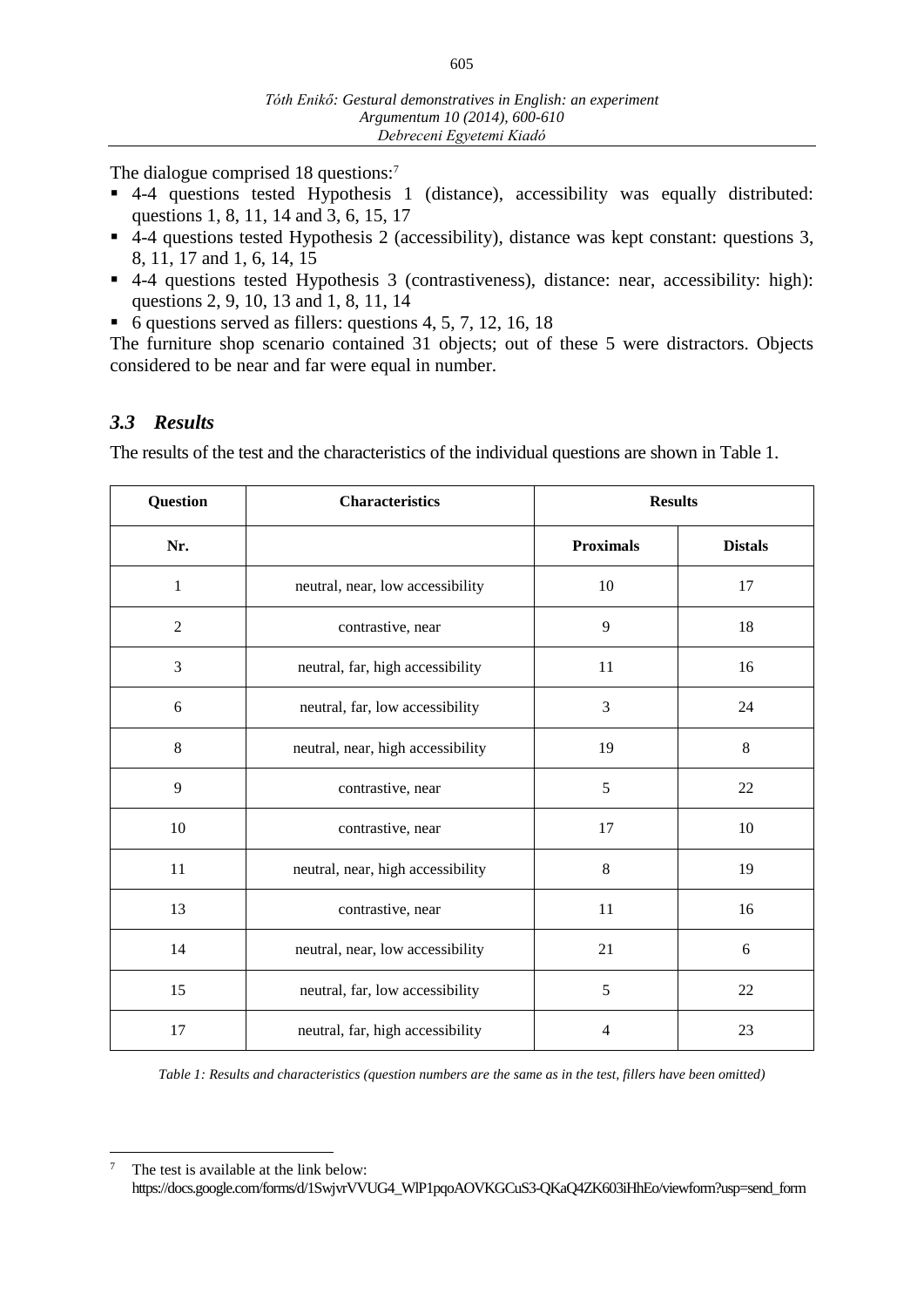#### *Tóth Enikő: Gestural demonstratives in English: an experiment Argumentum 10 (2014), 600-610 Debreceni Egyetemi Kiadó*

The data were analysed with the help of chi-square statistics. Regarding distance, in neutral contexts there is a significant difference between near and far entities and the choice of demonstratives (proximal vs. distal), hence the predictions of Hypothesis 1 (distance) are borne out. ( $\chi^2(1) = 23.45$ , p < 0.01) The distribution of gestural demonstratives with respect to distance is shown in Figure 3. Turning to accessibility in neutral contexts, there is no significant difference, thus, Hypothesis 2 (accessibility) is rejected.  $(\chi^2(1) = 0.48, p = 0.49)$ .

Finally, the choice of gestural demonstratives was compared in neutral and contrastive contexts. Using the chi-square test again, it was shown that there is a significant difference between the choice of proximals and distals depending on the nature of context,  $(\chi^2(1) = 4.59, p)$  $< 0.05$ ), hence, the predictions of Hypothesis 3 (contrastiveness) are borne out, there must be a relation between the choice of gestural proximals and distals and the type of context (see Figure 4).



*Figure 3: Distribution of gestural demonstratives over distance in English*



*Figure 4: Distribution of gestural demonstratives in contrastive and neutral contexts*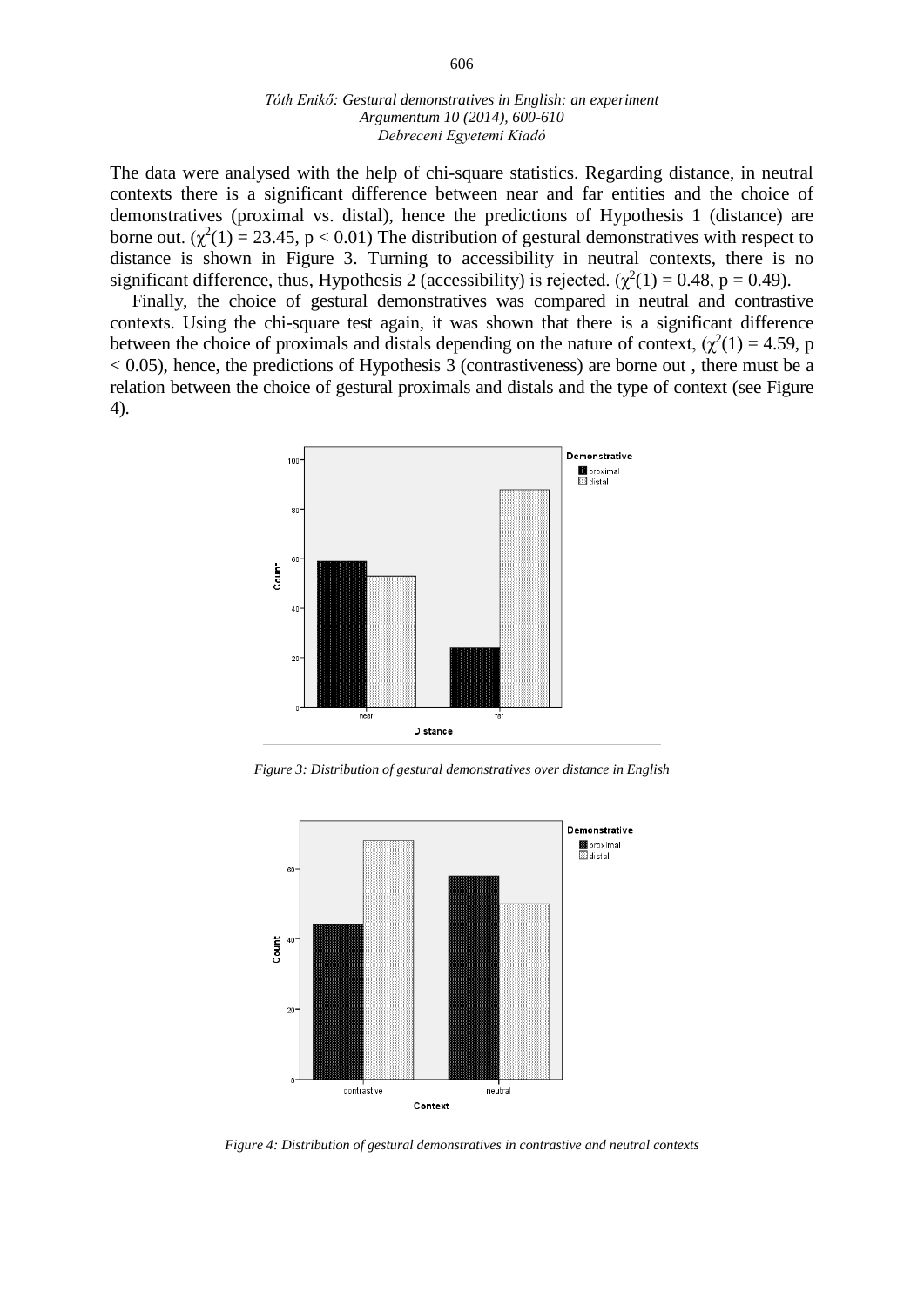#### **4 Discussion**

Based on the results of the experiment above it seems to be the case that in neutral contexts distance is indeed an important factor; Hypothesis 1 (distance) adequately captures the choice of gestural demonstratives in neutral contexts. These findings agree, on the one hand, with Luz and van der Sluis's (2011) results concerning English, Dutch and Portuguese in a similar experimental setting; and, on the other hand, with Coventry et al.'s (2008) results for English and Spanish in a different setting. Though quite a lot of studies have criticised and tried to replace distance as a decisive factor, the experiment reported here reinforces the basic role of distance. A closer look at Figure 3 reveals an interesting phenomenon, i.e. when the entity being referred to is close to the speaker, the number of proximal and distal demonstratives selected is almost equal. Moreover, if we examine the relevant questions, it turns out that in the case of question 1 and 11 even more distals are selected in neutral contexts, though the entities are close to the speaker. These data then seemingly contradict Hypothesis 1 (distance). Levinson (2004) argues that the choice of *this* always indicates some kind of proximity, but *that* is semantically unmarked with respect to distance. Diessel (2012) even argues that "in non-contrastive situations *this* and *that* are often interchangeable […], suggesting that they do not carry an inherent distance feature" (Diessel 2012: 2419). Those questions where the entities were far from the speaker yielded more uniform results, in each case more distals than proximals were selected (questions 3, 6, 15, 17). Hence the role of distance as a decisive factor is more convincing in those cases where the entities talked about are far from the speaker. Those cases where the entities are close to the speaker will be discussed in a more detailed fashion later on.

Hypothesis 2 (accessibility) is rejected, the choice of gestural proximals versus gestural distals is not dependent upon the accessibility of the referent in neutral contexts. In a different experimental setting I have shown that accessibility does not influence the choice of gestural demonstratives in Hungarian, either (Tóth 2013, 2014). Hence, accessibility seems to be a weak factor, if a factor at all; it cannot explain the use of gestural demonstratives. The weakness of accessibility may be illustrated by the results obtained for question 8 (19 proximals, 8 distals). In this case distance and accessibility predict different patterns for the choice of demonstratives; hence, if accessibility were a strong factor, more distals would have been selected.

Results concerning accessibility are controversial in the literature: Piwek et al. (2008) accepts the same hypothesis for Dutch in a controlled dialogue game setting, while Jarbou (2010) argues that in spoken Arabic just the opposite holds (his results are based on observations of naturally occurring speech). Many authors note that the notion of accessibility is not well-defined (see Burenhult 2003, Hanks 2009). Hence, further studies should be carried out that are based on a more exact notion of accessibility, at least within an experimental framework.

Turning to the final hypothesis, it has been shown that in contrastive contexts, where the referent is highly accessible and close to the speaker, there is a significant difference in the choice of demonstratives; namely, distals are preferred even if the entity being referred to is close to the speaker (see Figure 4). This challenges distance as a crucial factor influencing the choice of demonstratives in contrastive contexts. Since accessibility is constant and moreover, it was rejected as a factor in neutral contexts, it cannot play a role here.

Question 10 is problematic from this point of view, since it is the only question where distance is stronger than the contrastive nature of the context. Question 10 is presented below as (6):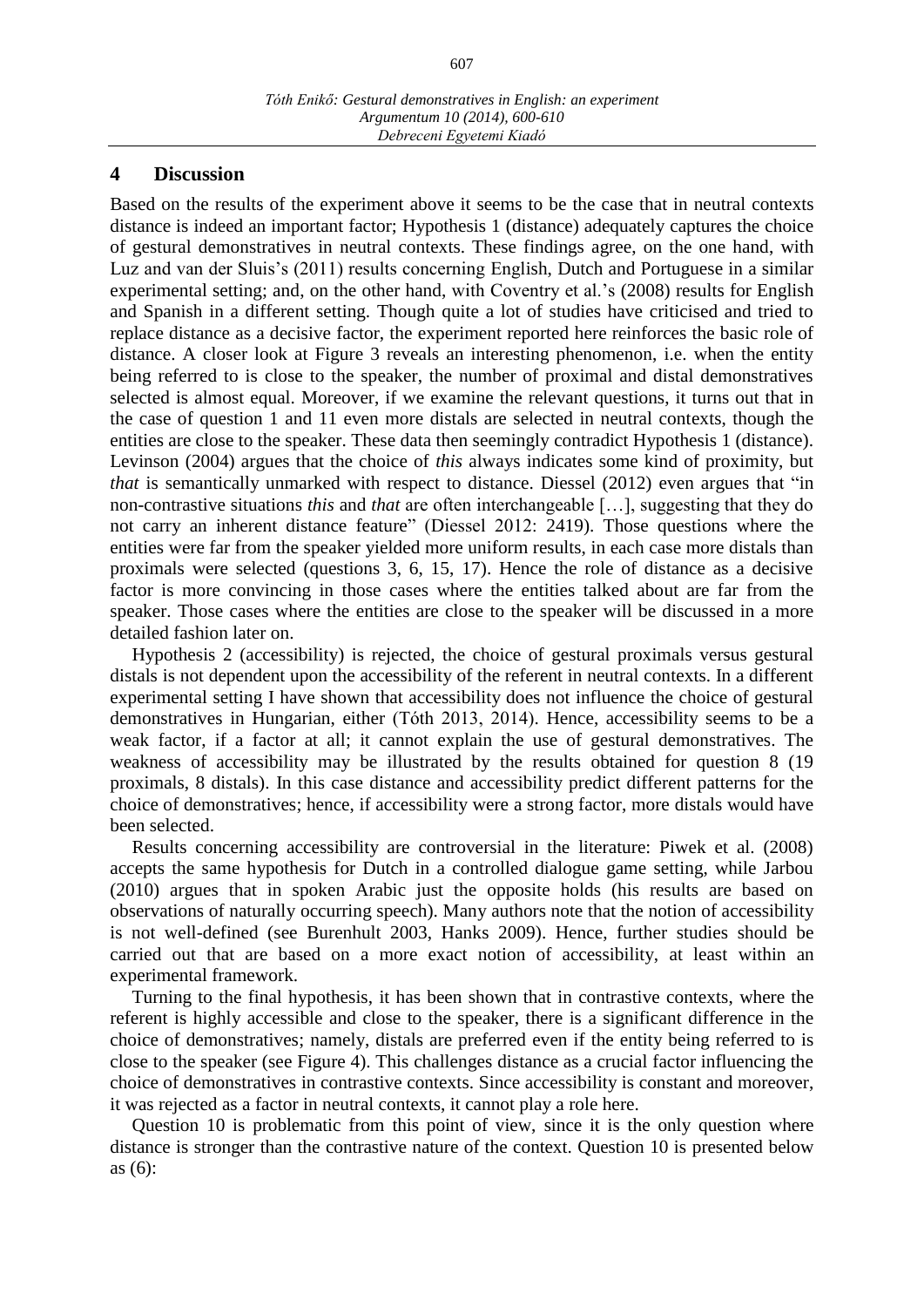(6) Shop assistant: I'm afraid that there are only five left of that type. But what about the other type? *From those coloured ones* / *From these coloured ones* we've got six left. (she is pointing at the lamps) Aren't they suitable after all? Buyer: OK.

In (6) the demonstrative may receive both a non-deictic and a deictic interpretation, more specifically, either an anaphoric or a contrastive interpretation is available, which may have influenced the results. In the contrastive case the number of distals should be significantly higher than that of proximals. Here 17 proximals and 10 distals were selected, which indicates that perhaps distance is the dominant factor here. The entities talked about are indeed very close to the speaker.

Contrastive contexts are frequently mentioned in the relevant literature on deixis, as illustrated by the examples cited below. However, to the best of my knowledge such contexts have never been compared to neutral contexts and they have not been examined in an experimental framework before.

| (7) | a. I like <i>this</i> better than <i>that</i> .                                                                                    |                    |
|-----|------------------------------------------------------------------------------------------------------------------------------------|--------------------|
|     | b. I like this painting better than that painting.                                                                                 |                    |
|     | c. I like <i>those</i> better than <i>these</i> .                                                                                  |                    |
|     | d. I like <i>those paintings</i> better than <i>these paintings</i> .                                                              | (Walter 2009: 451) |
| (8) | (Pointing at two sample plates in a china shop):<br><i>These</i> are over at the warehouse, but <i>those</i> I have in stock here. | (Walter 2009: 454) |
| (9) | This speck is smaller than that speck.                                                                                             | (Talmy 2000: 25)   |
|     | (10) This planet is smaller than that planet.                                                                                      | (Talmy 2000: 25)   |

It was Levinson (2004) who introduced the contrastive, non-contrastive distinction within the category of gestural uses, when he pointed out that the use of demonstratives may bring into existence a new focus of attention or signal a contrast between two referents that have been introduced into the conversation earlier (consider examples (7) and (8)). Fortis and Fagard (2010) note that relative distance is not only a matter of physical proximity (see the difference between example (9) and (10) above). Hence, further studies are required to explore the relation and interplay between distance and nature of context as factors influencing the choice of gestural demonstratives.

#### **5 Summary**

Experimental data seem to be helpful in differentiating and specifying the factors influencing the choice of gestural demonstratives in English. There is a significant difference between the choice of demonstratives depending on the nature of context (neutral vs. contrastive). In neutral contexts distance plays a crucial role, while accessibility as a determining factor has been ruled out. In contrastive contexts, where the referents are highly accessible and close to the speaker, distals are preferred, i.e. distance alone cannot explain the emerging pattern.

It is left for future research to explore languages that fall into different typological categories, to examine other uses of demonstratives (such as symbolic and non-deictic uses).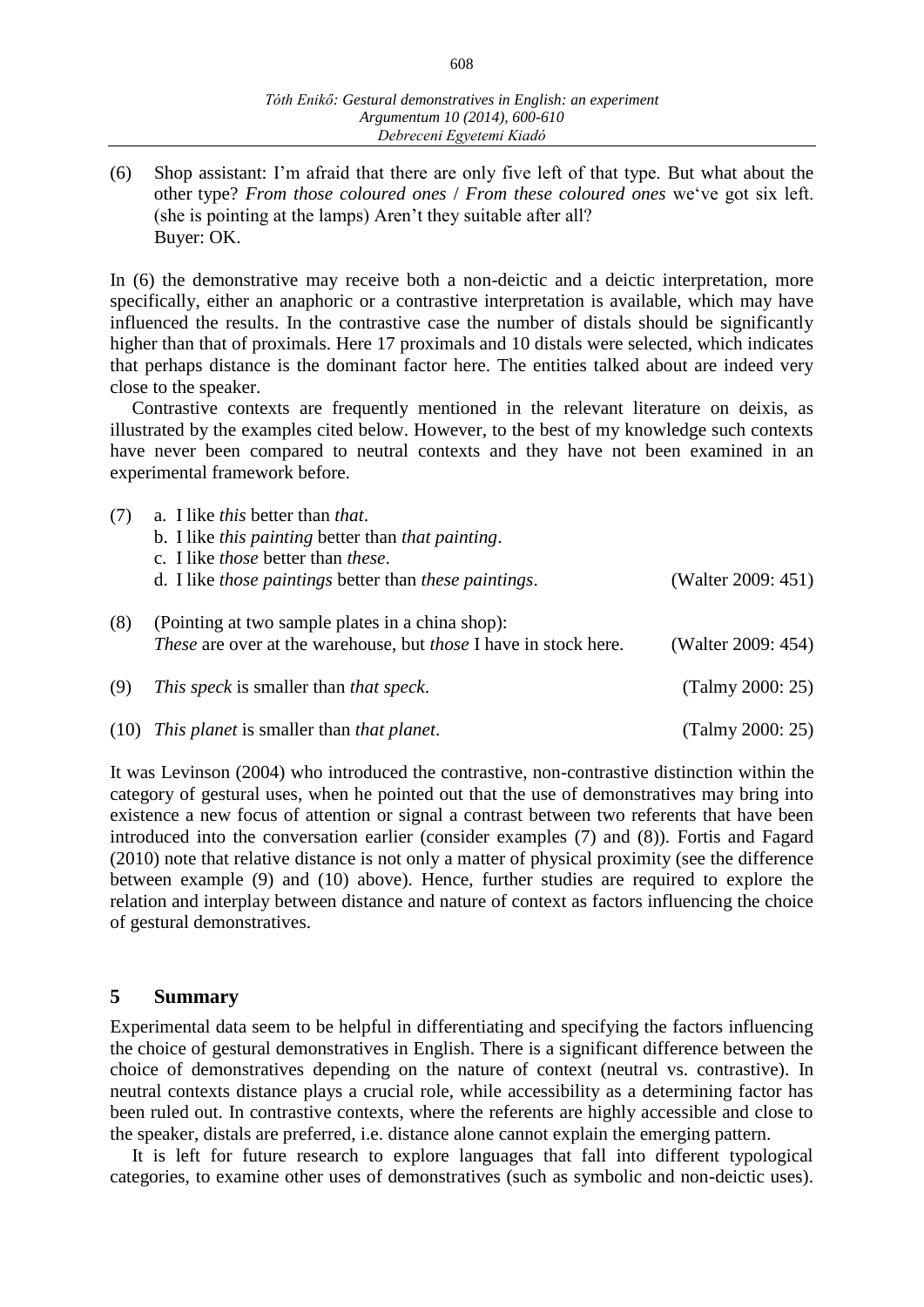Further experiments are called for to explore the interdependence of individual factors, moreover, other potential factors (such as salience) should also be examined.

#### **References**

- Ariel, M. (2001): Accessibility theory: an overview. In: Sanders, T., Schilperoord, J. & Spooren, W. (eds.): *Text Representation: Linguistic and Psycholinguistic Aspects.* Amsterdam: John Benjamins, 29-87.
- Burenhult, N. (2003): Attention, accessibility, and the addressee: the case of the Jahai demonstrative *ton. Pragmatics* 13(3/4), 363-379.
- Chung, K.G. (2011): Usage of Demonstratives. Ms. Accessed 18 January, 2013. https://linguistics.stonybrook.edu/files/undergrad\_theses/chung.pdf
- Clark, H.H. & Bangerter, A. (2004): Changing conceptions of reference. In: Noveck, I. & Sperber, D. (eds.): *Experimental Pragmatics.* Basingstoke, England: Palgrave Macmillan, 25-49.
- Coventry, K.R., Valdés, B., Castillo, A. & Guijarro-Fuentes, P. (2008): Language within your reach: near-far perceptual space and spatial demonstratives. *Cognition* 108, 889-895.
- Diessel, H. (2006): Demonstratives, joint attention, and the emergence of grammar. *Cognitive Linguistics* 17(4), 463-489.
- Diessel, H. (2012): Deixis and demonstratives. In: Maienborn, C., von Heusinger, K. & Portner, P. (eds.): *An International Handbook of Natural Language Meaning.* Vol. 3. Berlin: Mouton de Gruyter, 2407-2431.
- Diessel, H. (2013): Where does language come from? Some reflections on the role of deictic gesture and demonstratives in the evolution of language. *Language and Cognition* 5(2-3), 239 - 249.
- Enfield, N. (2003): Demonstratives in space and interaction: data from Lao speakers and implications for semantic analysis. *Language* 79(1), 82-117.
- Fortis, J. & Fagard, B. (2010): *Space and language.* Part V. *Deixis.* Ms. Typologisches Forschungskolloquium, Institute for Linguistics, University of Leipzig, Leipzig. Accessed 07 August, 2013.

http://htl.linguist.univ-paris-diderot.fr/fortis/leipzig/5.DEIXIS.pdf

- Fillmore, C.J. (1971): *Towards a Theory of Deixis. The PCCLLU Papers* 3.4 Hawaii: Department of Linguistics, University of Hawaii. Reprinted Fillmore, C.J. (1997): *Lectures On Deixis.* Stanford: CSLI Publications.
- Hanks, W.F. (2009): Fieldwork on deixis. *Journal of Pragmatics* 41, 10-24.
- Jarbou, S.O. (2010): Accessibility vs. physical proximity: an analysis of deictic demonstrative practice in spoken Jordanian Arabic. *Journal of Pragmatics* 42, 3078-3097.
- Kahneman, D. (2003): A perspective on judgement and choice: mapping bounded rationality. *American Psychologist* 58.9, 697-720.
- Kemmerer, D. (1999): 'Near' and 'far' in language and perception. *Cognition* 73, 35-63.